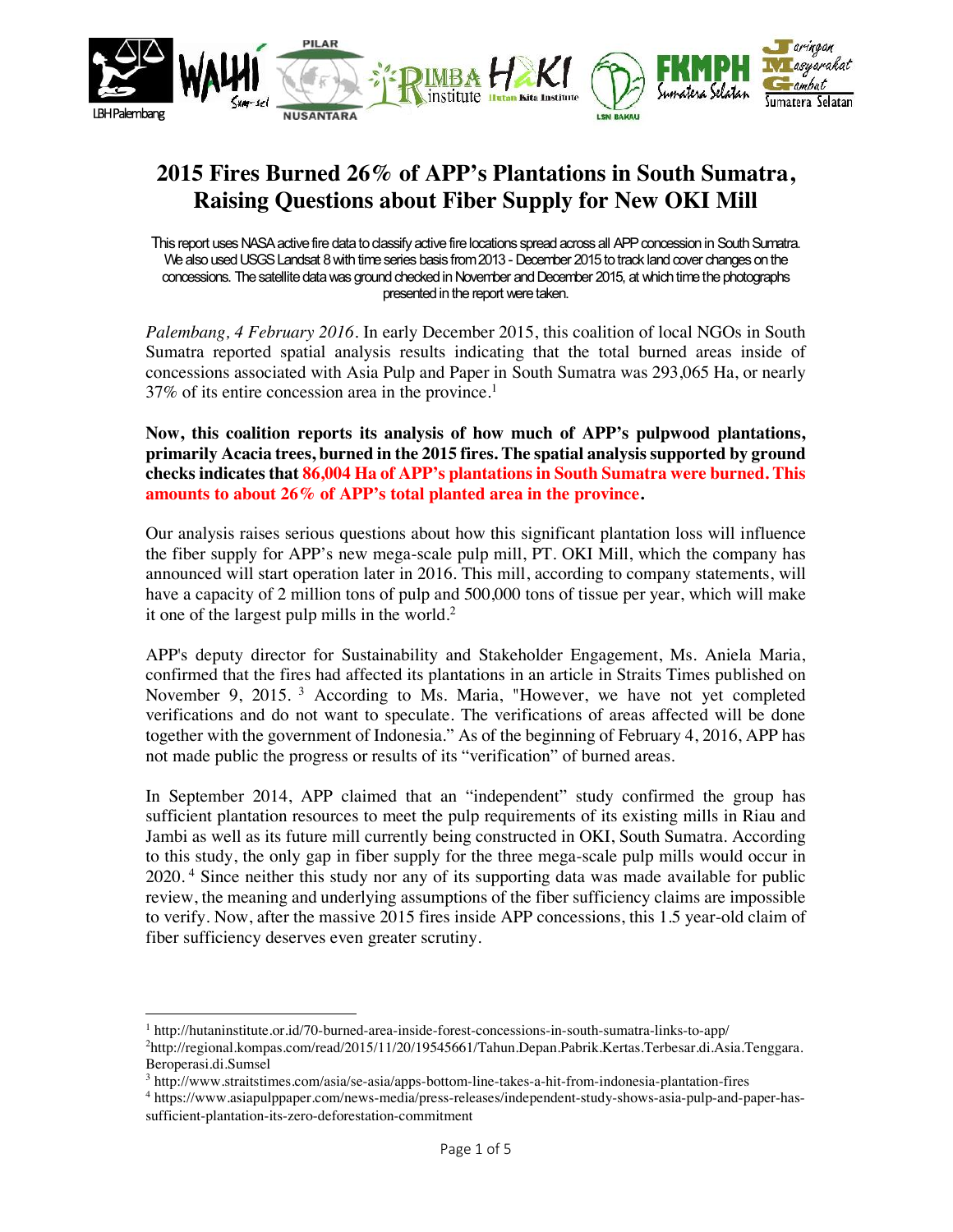

Burned acacia in PT. Bumi Mekar Hijau. Photo : WALHI South Sumatra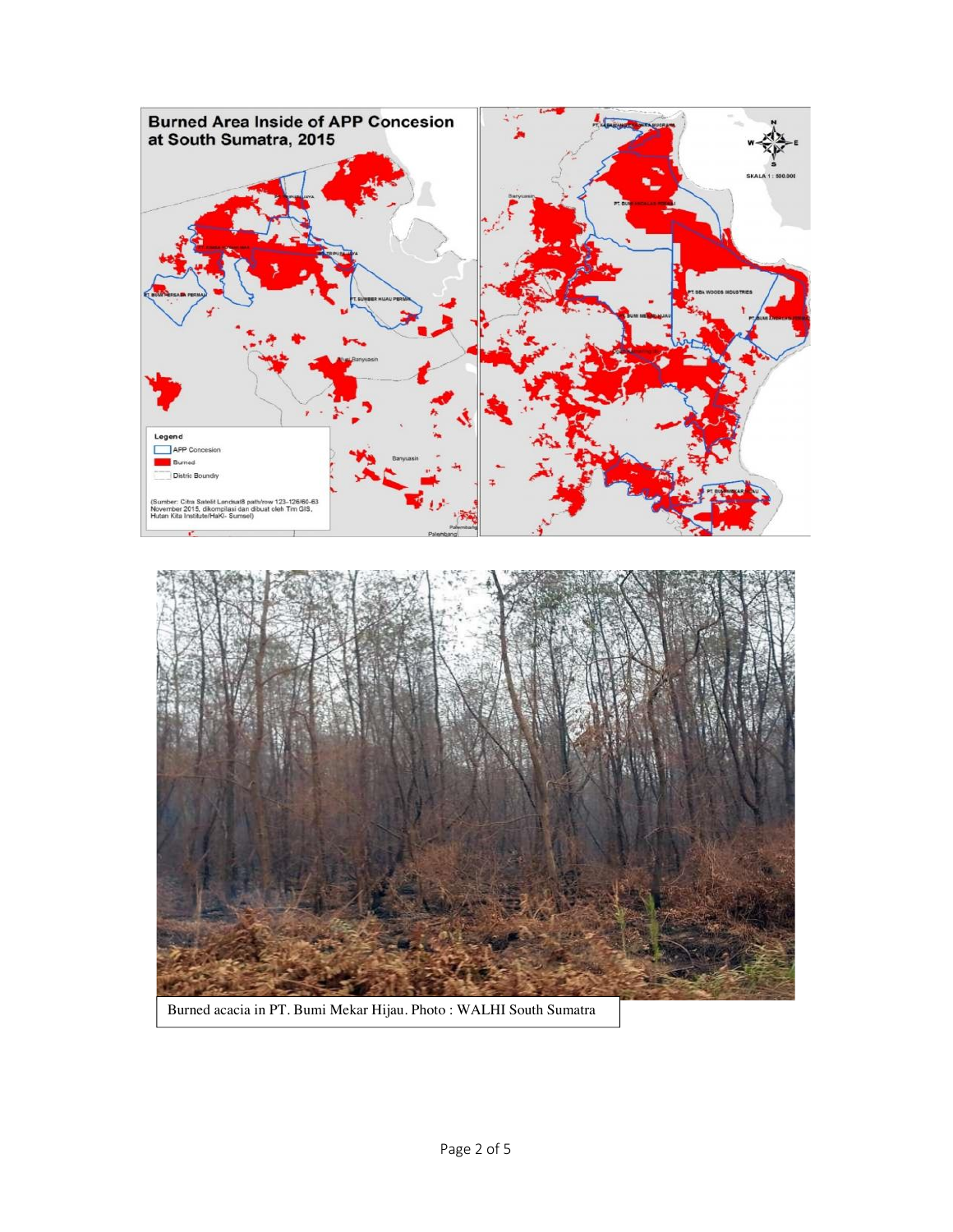

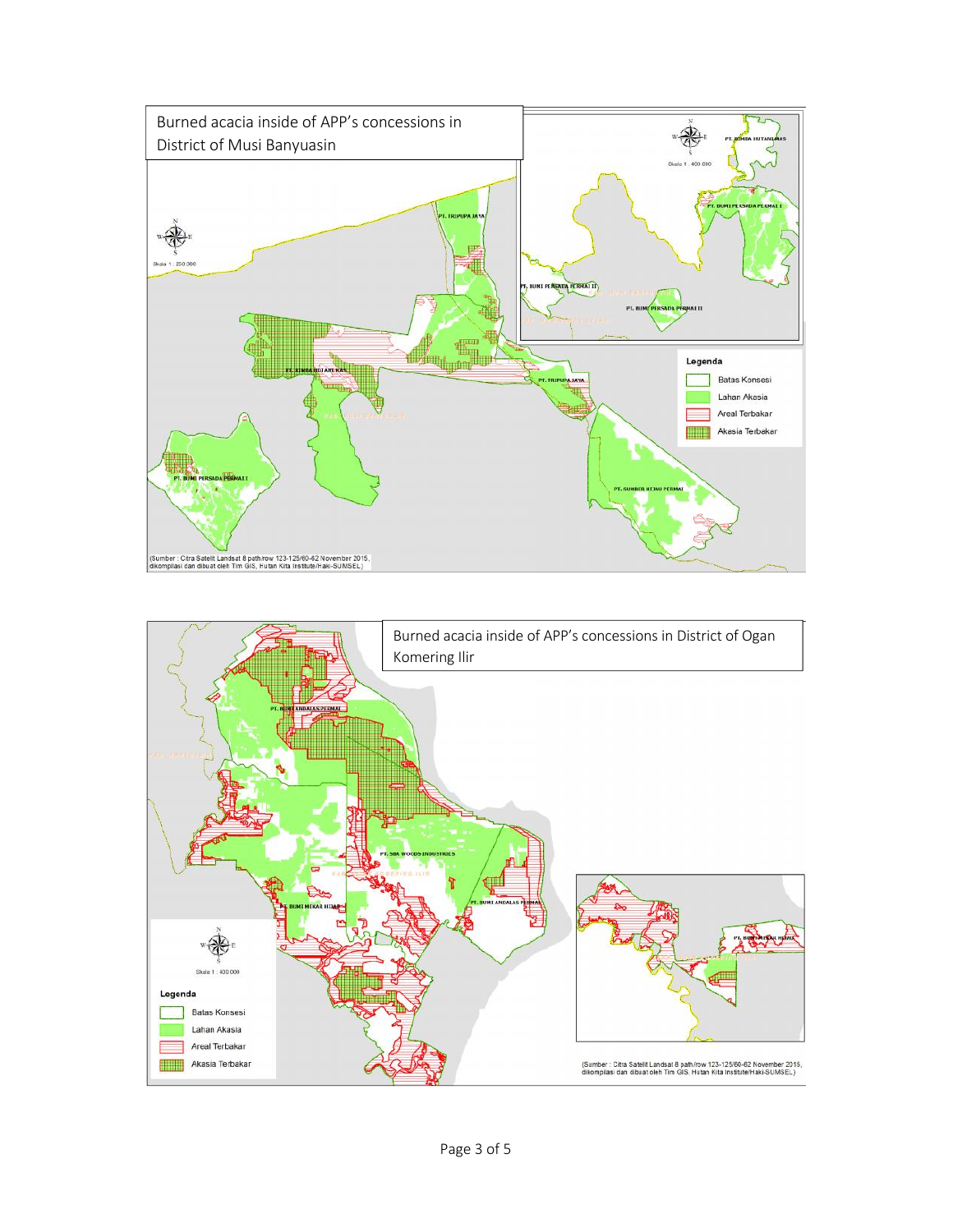| N <sub>o</sub> | <b>District</b>           | <b>Company</b>              | <b>Burned</b><br>acacia (Ha) | $\mathcal{O}'$ |
|----------------|---------------------------|-----------------------------|------------------------------|----------------|
| 1              | <b>Ogan Komering Ilir</b> | Bumi Andalas Permai         | 42,292                       | 49.2           |
| $\overline{c}$ | Ogan Komering Ilir        | <b>SBA Woods Industries</b> | 22,134                       | 25.7           |
| 3              | Musi Banyuasin            | Rimba Hutani Mas            | 10,227                       | 11.9           |
| 4              | Ogan Komering Ilir        | Bumi Mekar Hijau            | 8,010                        | 9.3            |
| 5              | Musi Banyuasin &          | Tripupa Jaya                | 1,868                        | 2.2            |
|                | Banyuasin                 |                             |                              |                |
| 6              | Musi Banyuasin            | Bumi Persada Permai I       | 1,472                        | 1.7            |
| 7              | <b>Banyuasin</b>          | Sumber Hijau Permai         |                              | 0.0            |
| 8              | Musi Banyuasin            | Bumi Persada Permai II      | 0                            | 0.0            |
|                |                           | <b>Total (Ha)</b>           | 86,004                       | <b>100</b>     |

## **TOTAL BURNED ACACIA IN APP'S CONCESSIONS**

In light of this situation, this coalition calls on APP, and key stakeholders including NGOs and Government to do the following:

- 1. APP must release the results of its "verification" of burned areas, indicating how much of set aside conservation and community areas were burned, how much area undergoing HCS and HCV assessments burned, and how much of their planted pulpwood trees (by age class) were burned
- 2. APP must fully restore burned land to natural ecosystems, especially in set aside areas and rewet drained peatlands on its concession areas to drastically reduce fire risk on concession land and for surrounding communities
- 3. APP must acknowledge that the massive areas of drained peatlands on which its plantations sit are extremely prone to fires and that it is within the company's power to rewet the peatlands and significantly reduce the fire risk in South Sumatra province
- 4. APP must conduct a new, comprehensive assessment of short and long term fiber supply that considers the fiber requirements of both its existing mills and the new OKI mill functioning at full capacity. This assessment process must be transparent and the results made available for public review before the OKI mill begins production.
- 5. APP must indicate where it intends to source fiber for its existing mills and the new OKI mill if its plantations in Sumatra cannot produce sufficient fiber. The company has only provided ambiguous responses to this question, saying that it would find "other sources" or "import" wood. The company should reaffirm its commitment not to use any mixed tropical hardwood fiber in its mills.
- 6. The massive 2015 fires clearly demonstrate APP's inability to comply with its legal obligation to prevent or control forest and land fires on its concessions. Therefore, the Government of Indonesia must conduct environmental audits, review licenses, and follow up any legal violations with appropriate law enforcement.
- 7. APP must immediately undertake efforts to resolve all outstanding conflicts with communities. If there is community loss such as garden and/or forest damaged due to fires that spread from APP's operations, APP should compensate.